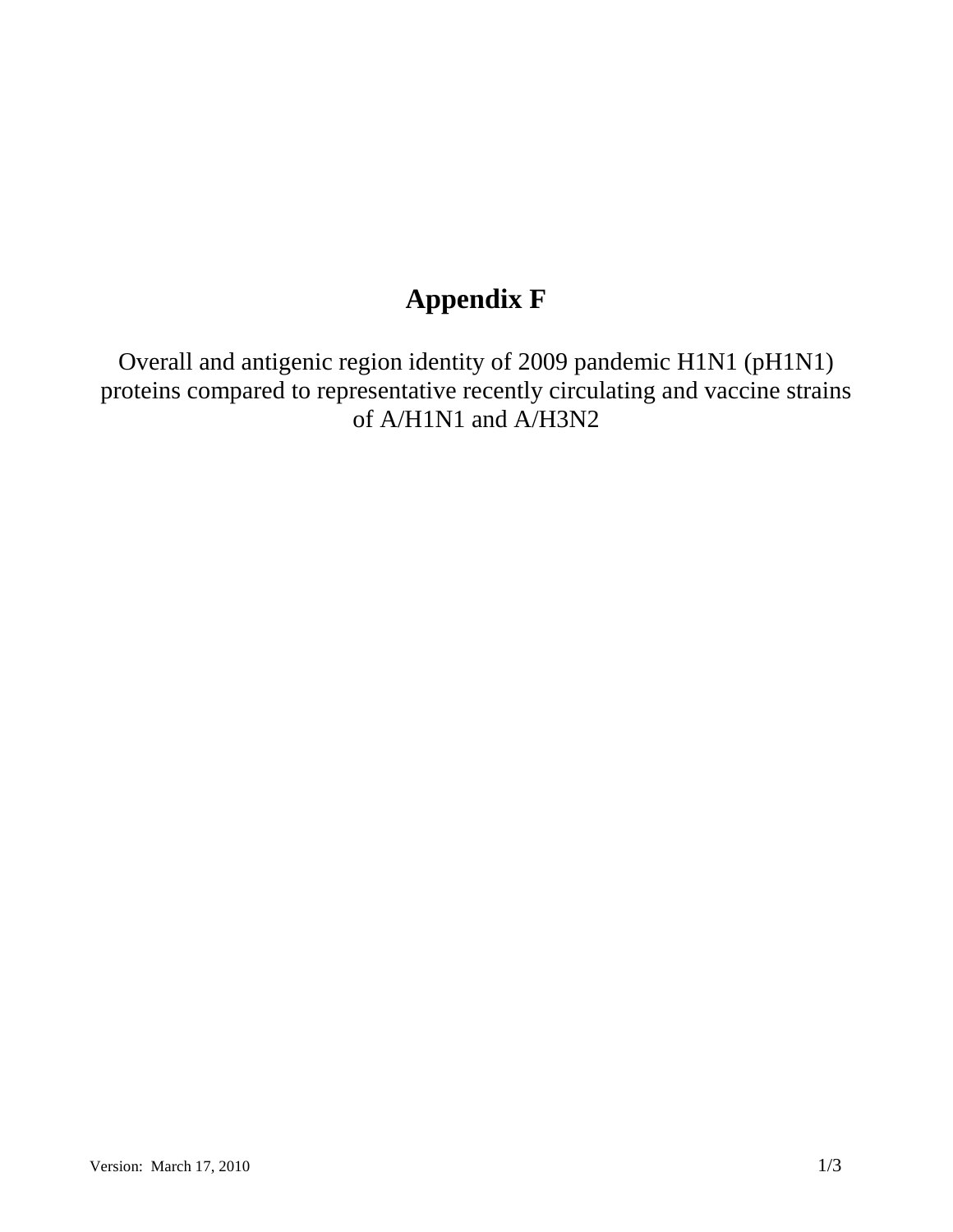## **Appendix F. Overall and antigenic region identity of 2009 pandemic H1N1 (pH1N1) proteins compared to representative recently circulating and vaccine strains of A/H1N1 and A/H3N2**

#### **Methods:**

To quantify the overall identity between the proteins of pH1N1 and those of recently circulating (1974- 2008) seasonal A/H1N1 and A/H3N2 viruses, we performed a BLAST [1] search of each of the ten pH1N1 (A/California/04/2009(H1N1)) proteins against a database of 249 proteins from representative A/H1N1 and A/H3N2 virus isolates (restricted to H1N1 viruses for the HA and NA surface proteins). The 36 representative isolates<sup>1</sup> were selected based upon their inclusion in WHO vaccine recommendations from 1974 onward and availability of protein sequence in the NCBI Influenza Virus Resource.

We also performed a more focused comparison, measuring the similarity at the level of antigenic regions. Antigenic regions for hemagglutinin (HA) and neuraminidase (NA) were reported in Soundararajan et al [2], while antigenic regions for the other proteins were determined through mapping of influenza epitopes from the Immune Epitope Database (IEDB, http://www.immuneepitope.org, [3]). IEDB was queried for all influenza A epitopes, with the results filtered to remove: i) epitopes in viruses other than H1N1 and H3N2, ii) epitopes from non-human viruses or other organisms, iii) single-residue epitopes, iv) epitopes that could not be assigned to a protein due to incomplete annotation, v) epitopes from prior to 1977, and vi) epitopes from HA and NA.

Aligning epitope sequences to each protein allowed the putative antigenic regions to be extracted. For two proteins, NP and M1, the mapped epitopes covered the entirety of the protein. In lieu of these epitopes, alternative annotations were used to identify relevant antigenic regions of NP and M1. Literature searches revealed the following common epitopes: NP35-42 [4], NP217–225 [5], NP366–374[6], M1-17-31 & M1-58-66 [7], M1-128-135 [4]. The antigenic regions of each A/California/04/2009 protein were concatenated and BLASTed against the concatenated antigenic regions of that protein's respective best recent BLAST hit to quantify identity at the antigenic level. For each protein, the best and worst overall (1974-2008) and recent (2000-2008) hits are indicated in Table F1. Only sequences of matching length were considered.

#### **Results:**

There was little dissimilarity in the internal polymerase proteins (95-98% identity both overall and in antigenic regions), regardless of timeframe (1974-2008 or 2000-2008) or subtype (Table F1). The M1 protein was also well-conserved between pH1N1 and recent human H1N1 isolates (94%), particularly with respect to its antigenic regions (97%), while the internal nucleoprotein (NP) displayed 85-92% homology with recent H3N2 strains. Taken together, there is marked degree of conservation amongst key internal proteins of pH1N1 and seasonal influenza (notably M1, NP and polymerases) for both recent (2000 onwards) and more historical (1974-2000) viruses. Conversely, the HA and NA surface components of the virus were quite divergent from human H1N1 viruses. It is notable that while the best hits to pH1N1 HA and NA exhibited 81% (1986 H1) and 83% (1978 N1) overall identity, respectively, this dropped to 65% and 37% when their antigenic regions were considered.

#### **References**

- 1. Altschul SF, Gish W, Miller W, Myers EW, Lipman DJ. (1990) Basic local alignment search tool. J Mol Biol 215;403-410.
- 2. Soundararajan V, Tharakaraman K, Raman R, Raguram S, Shriver Z, Sasisekharan V, Sasisekharan R. (2009) Extrapolating from sequence--the 2009 H1N1 'swine' influenza virus. Nat Biotechnol. 27(6):510-3.
- 3. Peters B, Sidney J, Bourne P, Bui HH, Buus S, Doh G, Fleri W, Kronenberg M, Kubo R, Lund O, Nemazee D, Ponomarenko JV, Sathiamurthy M, S choenberger S, Stewart S, Surko P, Way S, Wilson S, Sette A. (2005). The immune epitope database and analysis resource: from vision to blueprint. PLoS Biol. 3(3):e91
- 4. Zhong W, Reche PA, Lai CC, Reinhold B, Reinherz EL. (2003) Genome-wide characterization of a viral cytotoxic T lymphocyte epitope repertoire. J Biol Chem. 278(46):45135-44.
- 5. Thomas PG, Brown SA, Keating R, Yue W, Morris MY, So J, Webby RJ, Doherty PC. (2007). Hidden epitopes emerge in secondary influenza virus-specific CD8+ T cell responses. J Immunol. 178(5):3091-8.
- 6. Schild H, Norda M, Deres K, Falk K, Rötzschke O, Wiesmüller KH, Jung G, Rammensee HG. (1991) Fine specificity of cytotoxic T lymphocytes primed in vivo either with virus or synthetic lipopeptide vaccine or primed in vitro with peptide. J Exp Med. 174(6):1665-8.
- 7. Jameson J, Cruz J, Terajima M, Ennis FA. (1999) Human CD8+ and CD4+ T lymphocyte memory to influenza A viruses of swine and avian species. J Immunol. 162(12):7578-83.

<sup>1</sup>A/Bangkok/01/1979 (H3N2), A/Bayern/7/95 (H1N1), A/Beijing/262/95 (H1N1), A/Beijing/32/92 (H3N2), A/Beijing/353/89 (H3N2), A/Brazil/11/78 (H1N1), A/Brisbane/10/2007 (H3N2), A/Brisbane/59/2007 (H1N1), A/California/7/2004 (H3N2), A/Chile/1/83 (H1N1), A/Fujian/411/2002 (H3N2), A/Hiroshima/52/2005 (H3N2), A/Johannesburg/33/94 (H3N2), A/Leningrad/360/1986 (H3N2), A/Moscow/10/99 (H3N2), A/Nanchang/933/95 (H3N2), A/New Caledonia/20/1999 (H1N1), A/New York/55/2004 (H3N2), A/Panama/2007/1999 (H3N2), A/Philippines/2/82 (H3N2), A/Port Chalmers/1/1973 (H3N2), A/Shangdong/9/93 (H3N2), A/Shanghai/11/87 (H3N2), A/Sichuan/02/87 (H3N2), A/Singapore/6/1986 (H1N1), A/Solomon Islands/3/2006 (H1N1), A/South Dakota/6/2007 (H1N1), A/Sydney/5/97 (H3N2), A/Texas/36/91 (H1N1), A/Uruguay/716/2007 (H3N2), A/USSR/90/77 (H1N1), A/Victoria/3/75 (H3N2), A/Wellington/1/2004 (H3N2), A/Wisconsin/67/2005 (H3N2), A/Wuhan/359/95 (H3N2), A/Wyoming/03/2003 (H3N2).